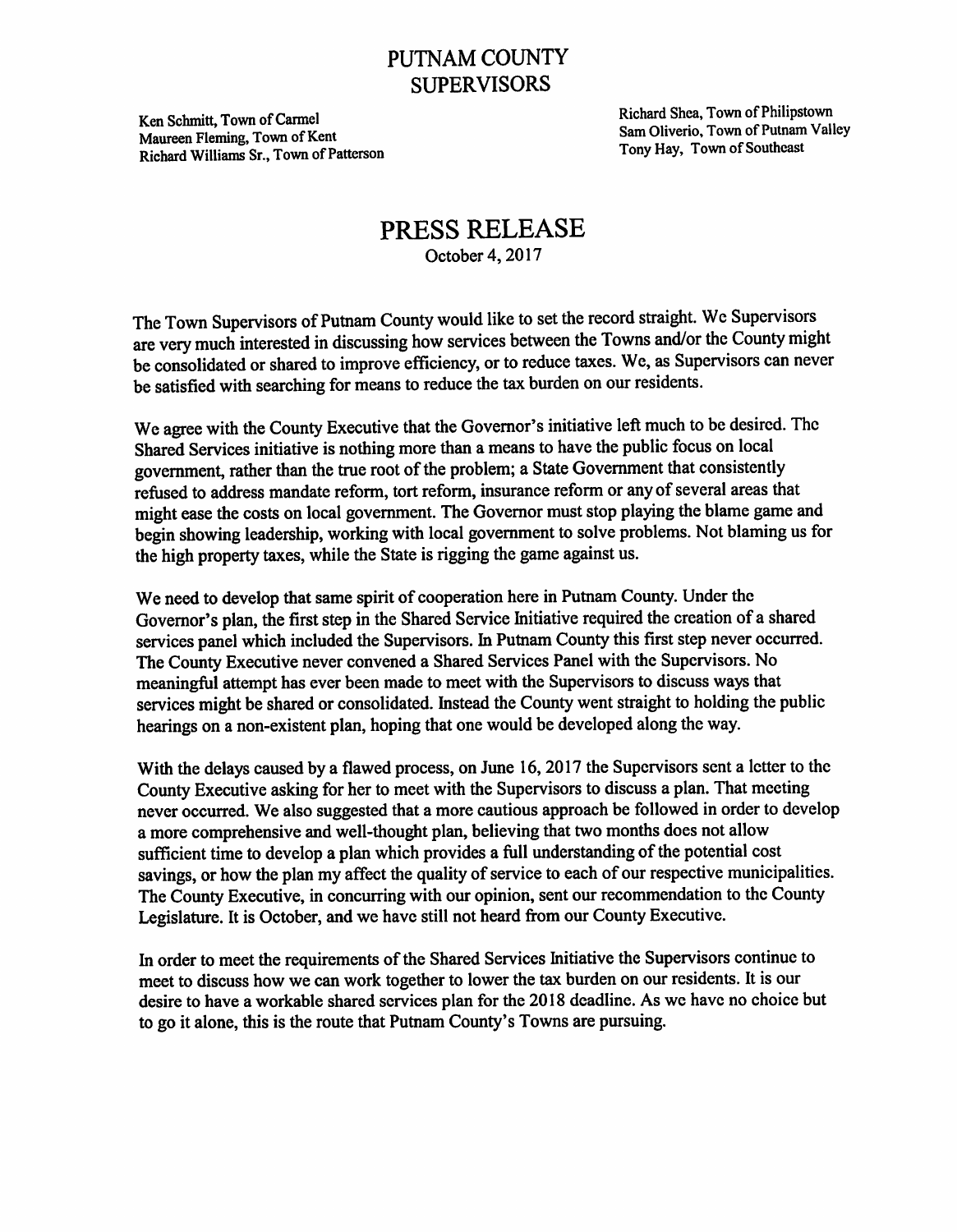MaryEUen Odell County Executive

Bruce J. Walker Deputy County Executive

40 Gleneida Avenue Carmel, New York 10512 (845) 808-1001 Fax (845) 808-1901 www.putnamcountyny.gov



Patricia Simone Chief of Staff

Nicholas DePemo Jr. Director of Constituent Services

| RECEIVED<br>T.O.P.   |
|----------------------|
| AUG 0 4 2017         |
| OFFICE OF SUPERVISOR |

## MEMORANDUM

| To:   | Ginny Nacerino, Chairwoman<br>Putnam County Legislature                                                                                                                                                                                                                                                                                                                                    |
|-------|--------------------------------------------------------------------------------------------------------------------------------------------------------------------------------------------------------------------------------------------------------------------------------------------------------------------------------------------------------------------------------------------|
| CC:   | Ken Schmitt, Town of Carmel<br>Richard Williams Sr., Town of Patterson<br>Sam Oliverio, Town of Putnam Valley<br>Maureen Fleming, Town of Kent<br>Richard Shea, Town of Philipstown<br>Tony Hay, Town of Southeast<br>Ann M. Thane, Director, Division of Local Government<br>Honorable Terrence Murphy<br>Honorable Kevin Byrne<br>merge<br>Honorable Sandy Galef<br>Honorable Sue Serino |
| From: | MaryEllen Odell, Putnam County Executive                                                                                                                                                                                                                                                                                                                                                   |
| Re:   | County-wide Shared Services Property Tax Savings Plan                                                                                                                                                                                                                                                                                                                                      |

Date: August 1, 2017

Please see attached, for review and discussion memo from the County-wide Shared Services Property Tax Savings Plan deadline and severe time constraints in making it impractical and Impossible to finalize a substantive and weli-reasoned plan. As such, the panel will not be submitting a certified Shared Services plan for your consideration and review in 2017.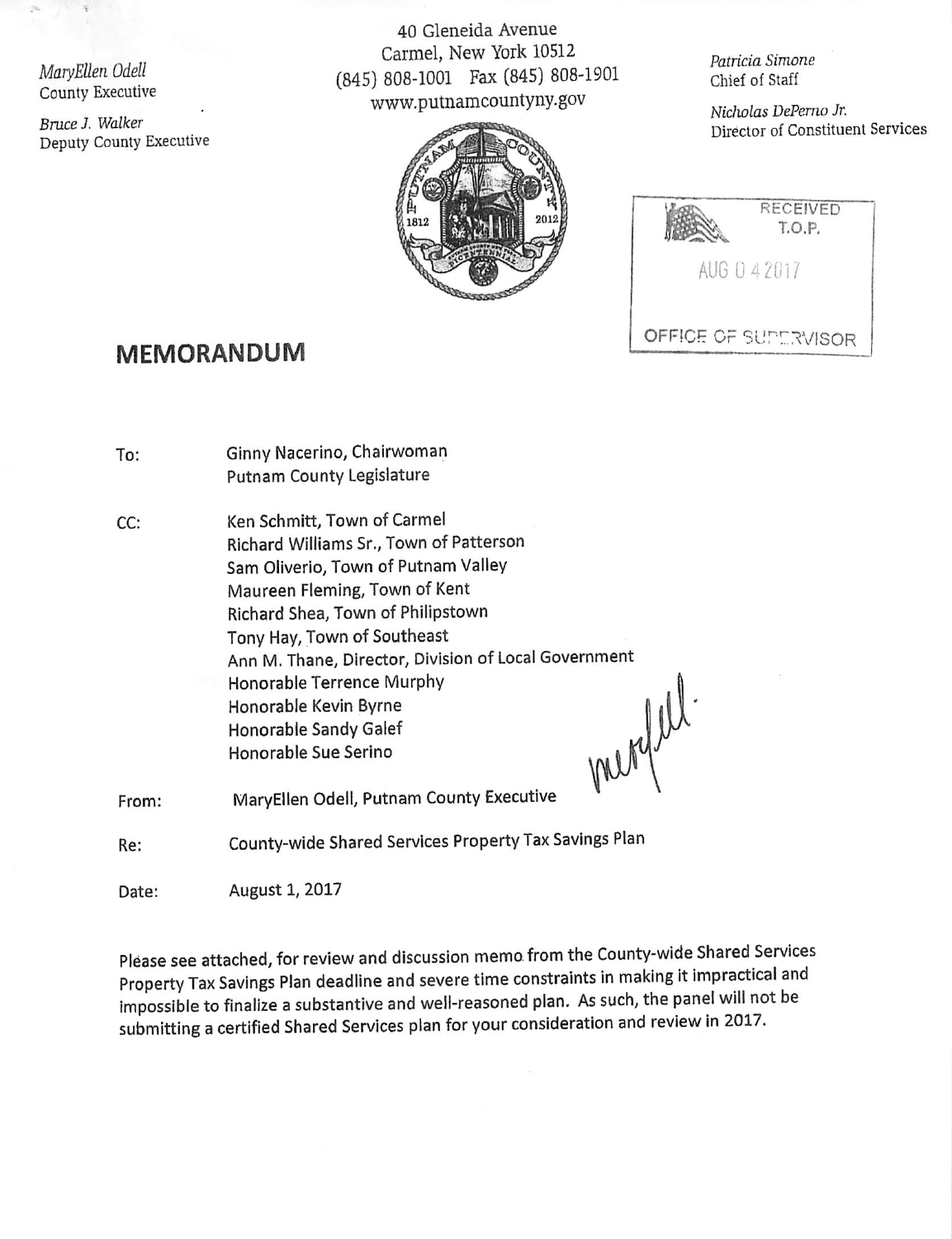The Fiscal Year 2018 New York State Budget enacted a new law entitled "County-wide Shared Services Property Tax Savings Plan". This law requires that the County Executive, convene a panel of local officials to develop and submit the first County-wide Shared Services Property Tax Savings Plan to the County Legislature on or before August 1,2017. As the budget was signed by the Governor on April 10,2017, the County was given less than four months to accomplish this goal for 2017. Although the panel members from all necessary stakeholders have been convened and have begun to work diligently to identify and explore shared services that could result in new property tax savings, the severe time constraints made it impractical and impossible to finalize a substantive and well-reasoned plan. As such, we will not be submitting a certified Shared Services plan for your consideration and review in 2017.

À

 $\mathcal{L}$ 

Attach please find a letter dated June 16,2017 from the Putnam County Supervisors, who are required panel members under the law and who will ultimately vote on a final Shared Services plan. Their letter urges an approach that will allow for the development of a more comprehensive and well-thought out plan. I agree with the Supervisors and believe that our constituents would be best served if we focused on preparing a fuliy vetted and comprehensive pian for the 2018 deadiines. We wiil continue to have meaningful discussions through the end of 2017 and into 2018, including further public panel meetings and consultation with local collective bargaining units. I welcome your suggestions for the Panel to explore and will. continue to keep you updated throughout the process for 2018.

Finally, I would ask that the Committee on Fiscal Vision and Accountability be re convened to investigate how to execute the recently enacted state legislation for electronic court appearances for inclusion in the "County-wide Shared Services Property Tax Savings Plan". Additionally, I would ask that the concept of a County-wide tax assessor organization which has been proposed by Legislator Jonke be vetted for possible inclusion in the "Countywide Shared Services Property Tax Savings Plan".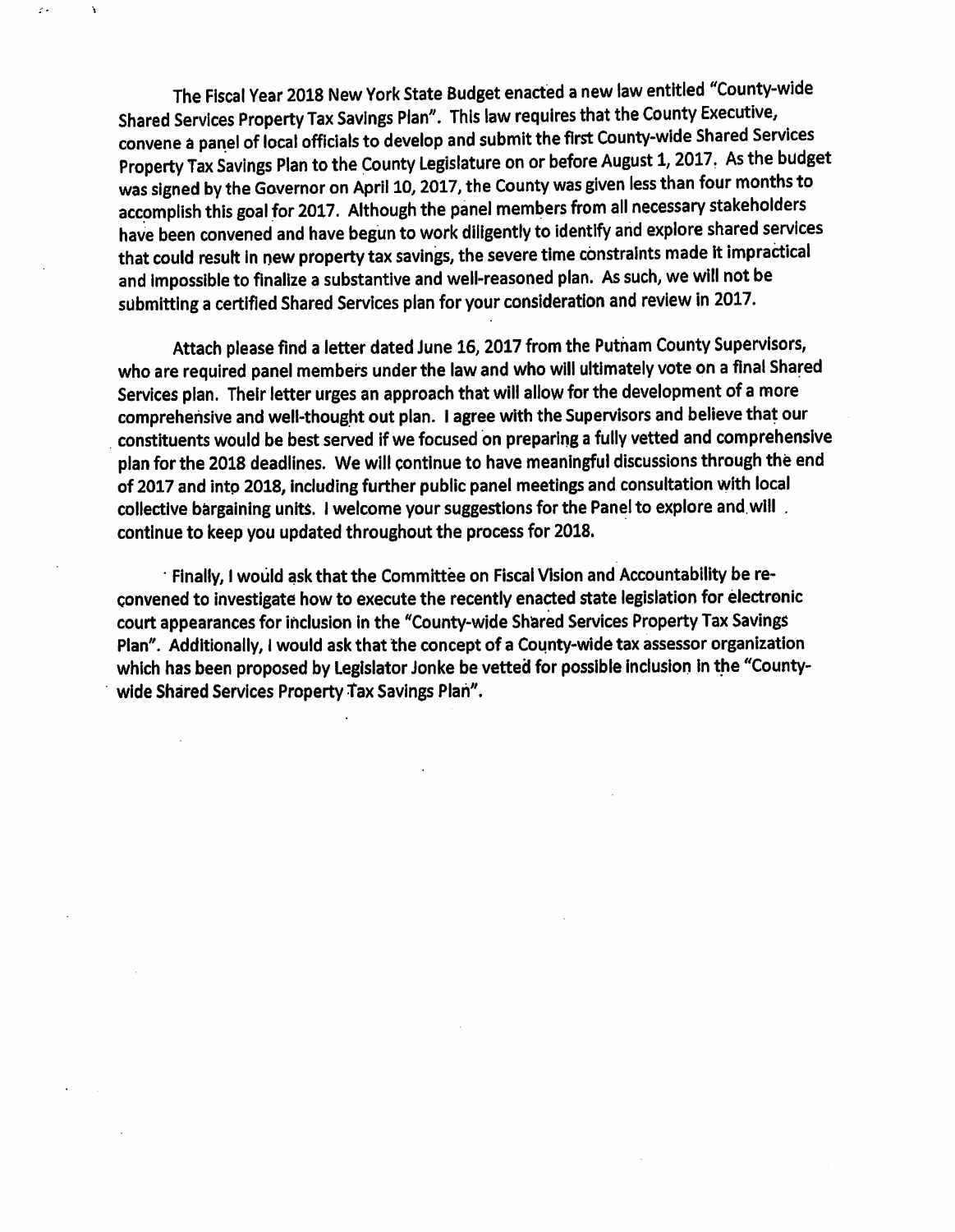## PUTNAM COUNTY SUPERVISORS

Richard Williams Sr., Town of ^ ' Patterson

Richard Shea, Town of Philipstown Ken Schmitt, Town of Carmel<br>
Maureen Fleming, Town of Kent<br>
Maureen Fleming, Town of Kent<br>
Tony Hay Town of Southeast Tony Hay, Town of Southeast

June 16,2017

 $\mathcal{F} \subset \mathcal{X}$ 

 $\mathcal{L}^{\infty}$ 

Honorable Mary Ellen Odell County Executive Putnam County Office Building 40 Oleneida Avenue, 3rd Floor Carmel, New York 10512

Re: Putnam County Shared Services Initiative

Dear Mrs, Odell:

Thank you for taking the initial steps towards addressing the Governor's proposal on shared services.<br>The Town Supervisors heeded your advice offered at the initial public hearing held on May  $18<sup>th</sup>$  and have met to discuss potential ways that we may share services. We have discussed several shared services which may result in cost savings to our taxpayers that may be of value to explore further. We would first like to have a better understanding of the direction that the Shared Services Committee is taking, and what you see as appropriate areas of sharing services that warrant further evaluation.

We are also concerned that deviating from the process provided by the State statutes for each vector. potential opportunity to develop a shared services plan that we can all support dominant to change to  $\alpha$ of the County Executive the Town Supervisors and the Village Mayors, 2) a Shared Services Plan should be developed, 3) After the Plan is developed three or more public hearings should be held, 4) The County Executive shall submit the Plan to the County Legislature for an advisory report, 5) The Shared Services Panel votes on whether to approve or disapprove the Plan, 6) If approved the Plan is submitted to the Stat Shared Services Panel votes on whether to approve or disapprove the Plan, 6) If approved the Plan is

produce a shared services plan for 2018.<br>We would like to meet with you prior to the July 18, 2017 meeting to understand where you feel there We would like to meet with you prior to the July 16, 2017 meeting to discussed the constructive<br>are potential areas of sharing that may be explored. It would be beneficial to fostering a constructive dialog if prior to our meeting we receive your priorities to explore for cost savings.

public school system. As you indicated at your May 18<sup>th</sup> meeting, in Putnam County on an average 71% of real property taxes are created by our public schools. Spending per student for Putnam One area we believe that we can all agree on as producing the greatest savings for our tax payers is our